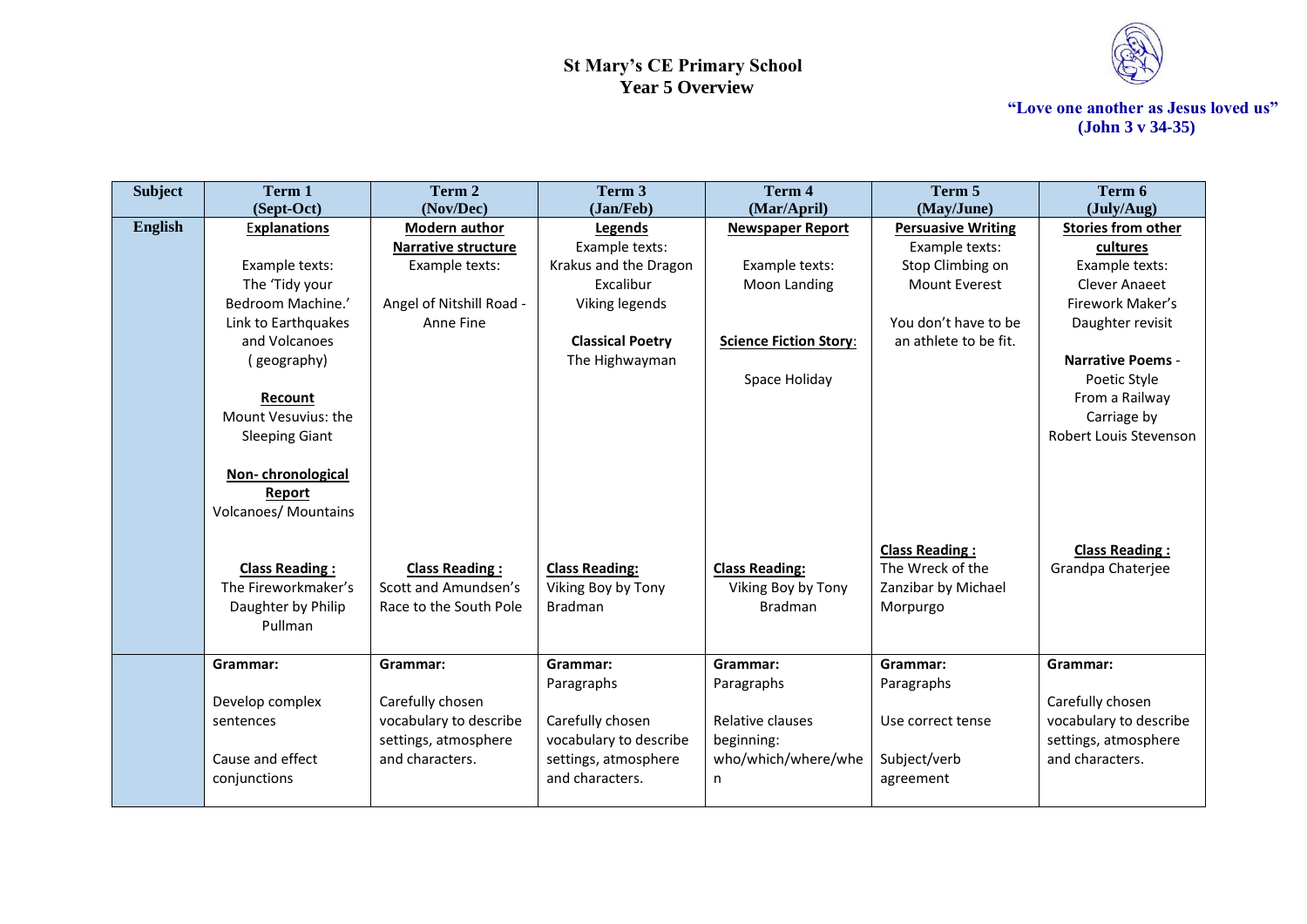

| Build cohesion - eg:     | Secure use of complex    | Relative clauses     | Assess effectiveness.    | Distinguish between       | Adverbs, prepositions    |
|--------------------------|--------------------------|----------------------|--------------------------|---------------------------|--------------------------|
| then/next/after          | sentences.               | beginning:           | Change / edit            | speech and writing $-$    | and noun phrases for     |
| that/firstly             |                          | who/which/where/whe  |                          | choose appropriate        | detail                   |
|                          | Develop Alan Peat        | n                    | Subject/verb             | register.                 |                          |
| Relative clauses         | exciting sentences.      |                      | agreement                |                           | Use correct tense        |
| beginning:               |                          | Use correct tense    |                          | Use vocab and             |                          |
| who/which/where/         | Use correct tense in     |                      | Revise/ use correct      | structure for formal      | Subject/verb             |
| when                     | story writing.           | Subject/verb         | tense in story writing - | speech & writing.         | agreement                |
|                          |                          | agreement            | begin to use             |                           |                          |
| Paragraphs               | Dialogue - use of direct |                      | 'progressive' form.      | To build cohesion $-$ eg: |                          |
| Organisational devices   | and indirect speech.     | Expand noun phrases. |                          | then/next/after           |                          |
| to guide the reader $-$  |                          |                      | Literary features of     | that/firstly              |                          |
| bullet points, headings, | Paragraphs - devices to  | Adverbs prepositions | poetry: similes,         |                           |                          |
| underlining etc.         | develop cohesion         | and noun phrases for | alliteration,            | Relative clauses          | Literary features of     |
|                          | within & across.         | detail               | onomatopoeia             | beginning:                | poetry: similes,         |
| Subject/verb             |                          |                      |                          | who/which/where/          | alliteration,            |
| agreement - correct      | Relative clauses.        | Develop Alan Peat    | Adverbs prepositions     | when                      | onomatopoeia             |
| noun / verb              |                          | exciting sentences.  | and noun phrases for     |                           |                          |
| relationships.           | Adverbs prepositions     |                      | detail                   |                           | Develop Alan Peat        |
|                          | and noun phrases for     |                      |                          |                           | exciting sentences.      |
| Expand noun phrases      | detail                   |                      | Develop Alan Peat        | Develop Alan Peat         |                          |
| to add detail. (Revisit  |                          |                      | exciting sentences.      | exciting sentences.       | Reinforce all Y5 writing |
| adjectives and adverbs:  | Verb tenses              |                      |                          |                           | targets                  |
| add detail to simple     |                          |                      | Reinforce all Y5 writing | Reinforce all Y5 writing  |                          |
| sentences)               | Develop Alan Peat        |                      | targets                  | targets                   |                          |
|                          | exciting sentences.      |                      |                          |                           |                          |
| Modal verbs and          |                          |                      |                          |                           |                          |
| adverbs for degrees of   |                          |                      |                          |                           |                          |
| possibility              |                          |                      |                          |                           |                          |
| Adverbials for time,     |                          |                      |                          |                           |                          |
| place, number, tense     |                          |                      |                          |                           |                          |
| choice.                  |                          |                      |                          |                           |                          |
|                          |                          |                      |                          |                           |                          |
|                          |                          |                      |                          |                           |                          |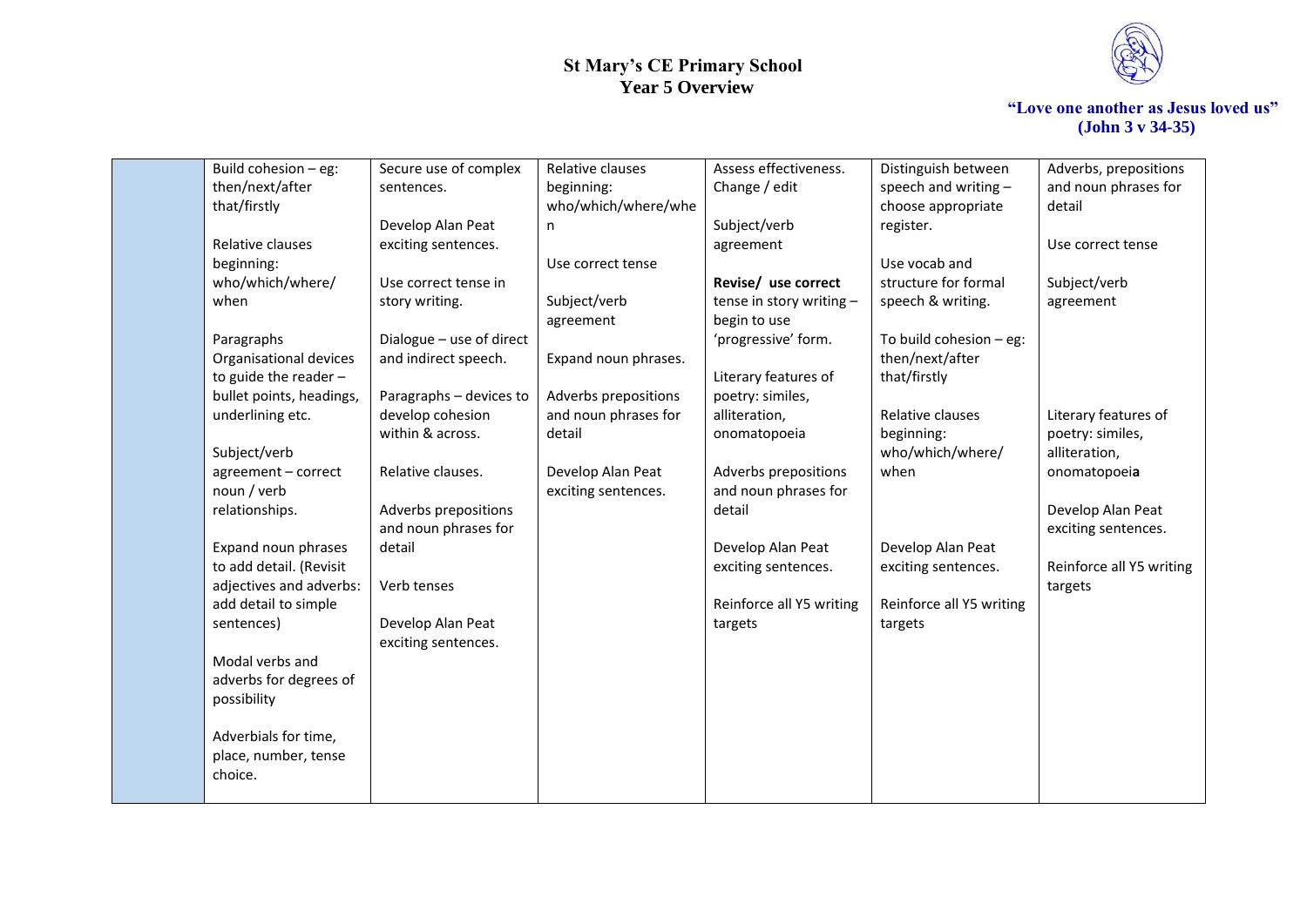

| Generalisers<br>Prepositions and<br>adverbs for detail<br>Parenthesis (brackets,<br>dashes, commas)<br>Develop Alan Peat<br>exciting sentences.                                                                                                                                                                                                                  |                                                                                                                                                                                                                                                                                                                                           |                                                                                                                                                                                                                                                                                                    |                                                                                                                                                                                     |                                                                                                  |                                                                                                                                   |
|------------------------------------------------------------------------------------------------------------------------------------------------------------------------------------------------------------------------------------------------------------------------------------------------------------------------------------------------------------------|-------------------------------------------------------------------------------------------------------------------------------------------------------------------------------------------------------------------------------------------------------------------------------------------------------------------------------------------|----------------------------------------------------------------------------------------------------------------------------------------------------------------------------------------------------------------------------------------------------------------------------------------------------|-------------------------------------------------------------------------------------------------------------------------------------------------------------------------------------|--------------------------------------------------------------------------------------------------|-----------------------------------------------------------------------------------------------------------------------------------|
| <b>Punctuation:</b><br>Clarify & revisit<br>grammatical<br>boundaries - use of full<br>stop and comma<br>Brackets, dashes,<br>commas as parenthesis<br>to add extra info in an<br>explanation.<br>Commas for<br>subordinate clauses to<br>add extra info to an<br>explanatory sentence.<br>Avoid ambiguity -<br>commas<br>Colon for lists $-$ in<br>explanations | <b>Punctuation:</b><br>Parentheses and add<br>emphasis.<br>In story writing to<br>emphasise a point or<br>issue.<br>Hyphens opposed to<br>dashes - used to join<br>compound adjectives<br>and nouns. (Foul-<br>smelling, well-known,<br>break-in, mix-up)<br>Consolidate Y3/4-<br>inverted commas in<br>story writing / direct<br>speech. | <b>Punctuation:</b><br>Parentheses to add<br>extra info about a<br>character.<br>Commas for<br>subordinate clauses.<br>Avoid ambiguity -<br>commas.<br>Consolidate use of<br>apostrophe for<br>contraction and<br>possession - use of in<br>story writing a<br>traditional tale / legend<br>style. | <b>Punctuation:</b><br>Colons for lists $-$ in<br>recount as a character<br>witness (The<br>Highwayman)<br>Revisit and consolidate<br>apostrophe of<br>contraction /<br>possession. | <b>Punctuation:</b><br>Revisit commas -<br>subordinate clauses to<br>create complex<br>sentences | <b>Punctuation:</b><br>Introduce rhetorical<br>questions in persuasive<br>writing: Who wouldn't<br>want a long and happy<br>life? |
| Continuous revision of<br>punctuation from<br>previous year groups.                                                                                                                                                                                                                                                                                              | Continuous revision of<br>punctuation from<br>previous year groups.                                                                                                                                                                                                                                                                       | Continuous revision of<br>punctuation from<br>previous year groups.                                                                                                                                                                                                                                | Continuous revision of<br>punctuation from<br>previous year groups.                                                                                                                 | Continuous revision of<br>punctuation from<br>previous year groups                               | Continuous revision of<br>punctuation from<br>previous year groups.                                                               |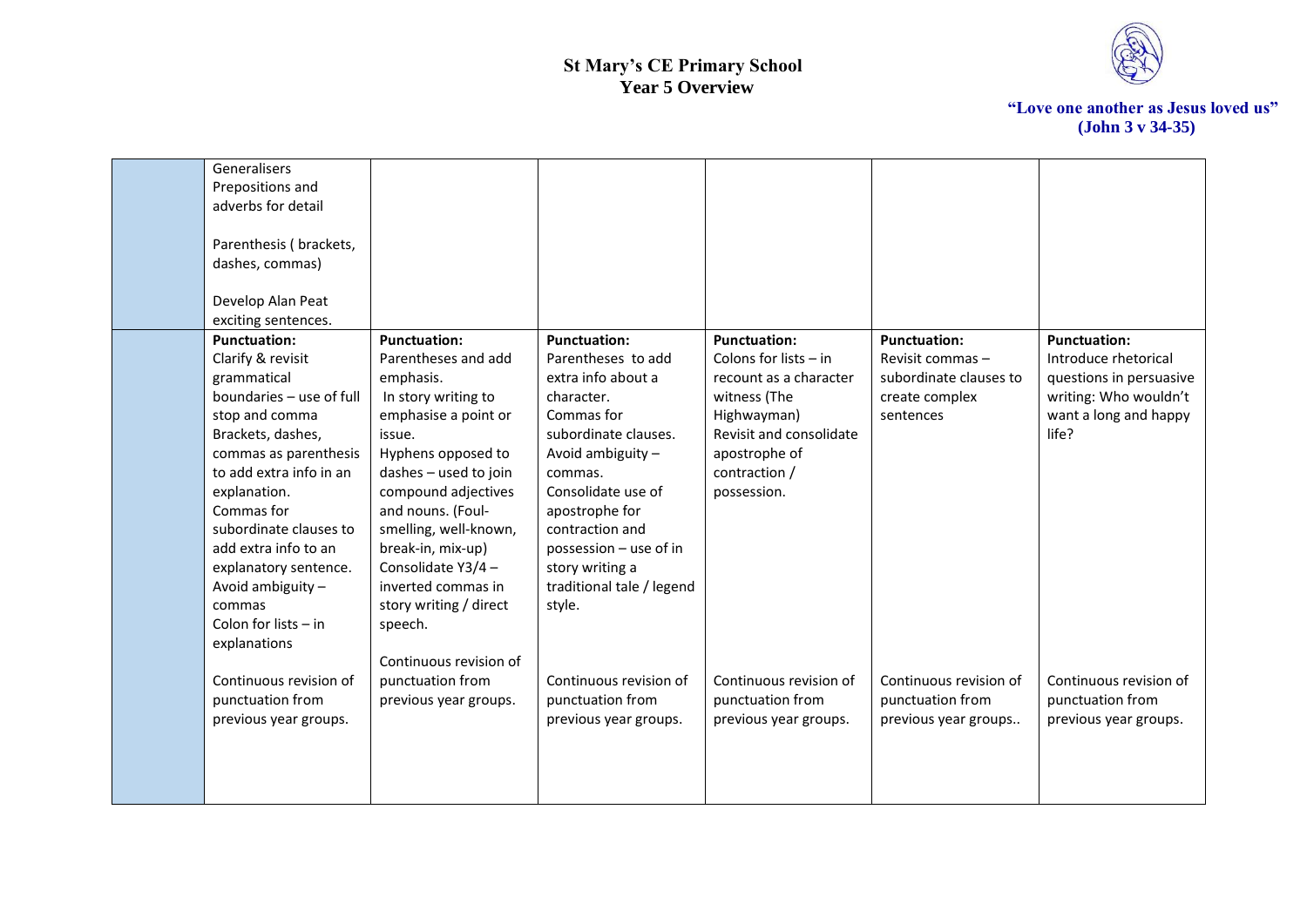

| <b>Maths</b> | Number - Place Value:                            | Number - Multiplication and Division               | <b>Number: Decimals</b>                                                                        |
|--------------|--------------------------------------------------|----------------------------------------------------|------------------------------------------------------------------------------------------------|
|              | Read, write, order and compare numbers to at     | Multiply and divide numbers mentally drawing       | Solve problems involving number up to three                                                    |
|              | least 1000000 and determine the value of each    | upon known facts.                                  | decimal places.                                                                                |
|              | digit.                                           | Multiply numbers up to 4 digits by a one or two    | Multiply and divide whole numbers and those                                                    |
|              |                                                  | digit number using a formal written method,        | involving decimals by 10, 100 and 1000.                                                        |
|              | Count forwards or backwards in steps of powers   | including long multiplication for 2 digit numbers. |                                                                                                |
|              | of 10 for any given number up to 1000000.        |                                                    | Use all four operations to solve problems                                                      |
|              |                                                  | Divide numbers up to 4 digits by a one digit       | involving measure [ for example, length, mass,                                                 |
|              | Interpret negative numbers in context, count     | number using the formal written method of short    | volume, money] using decimal notation, including                                               |
|              | forwards and backwards with positive and         | division and interpret remainders appropriately    | scaling.                                                                                       |
|              | negative whole numbers including through zero.   | for the context.                                   |                                                                                                |
|              |                                                  | Solve problems involving addition and              | <b>Geometry-Properties of Shapes and Angles:</b>                                               |
|              | Round any number up to 1000000 to the nearest    | subtraction, multiplication and division and a     | Identify 3D shapes, including cubes and other                                                  |
|              | 10, 100, 1000, 10000 and 100000                  | combination of these, including understanding      | cuboids, from 2D representations.                                                              |
|              |                                                  | the use of the equals sign.                        |                                                                                                |
|              | Solve number problems and practical problems     |                                                    | Use the properties of rectangles to deduce                                                     |
|              | that involve all of the above.                   | <b>Number: Fractions:</b>                          | related facts and find missing lengths and angles.                                             |
|              | Read Roman numerals to 1000 (M) and recognise    | Compare and order fractions whose                  | Distinguish between regular and irregular                                                      |
|              | years written in Roman numerals.                 | denominators are multiples of the same number.     | polygons based on reasoning about equal sides                                                  |
|              |                                                  |                                                    | and angles.                                                                                    |
|              | <b>Number-Addition and Subtraction</b>           | Identify, name and write equivalent fractions of a |                                                                                                |
|              | Add and subtract numbers mentally with           | given fraction, represented visually including     | Know angles are measured in degrees: estimate                                                  |
|              | increasingly large numbers.                      | tenths and hundredths.                             | and compare acute, obtuse and reflex angles.<br>Draw given angles, and measure them in degrees |
|              | Add and subtract whole numbers with more than    | Recognise mixed numbers and improper fractions     | (o)                                                                                            |
|              | 4 digits, including using formal written methods | and convert from one form to the other and write   |                                                                                                |
|              | (columnar addition and subtraction) Use rounding | mathematical statements >1 as a mixed number       | Identify: angles at a point and one whole turn                                                 |
|              | to check answers to calculations and determine,  | [for example $25 + 45 = 65 = 115$ ]                | (total 360o), angles at a point on a straight line                                             |
|              | in the context of a problem, levels of accuracy. |                                                    | and . a turn (total 180o) other multiples of 90o                                               |
|              |                                                  | Add and subtract fractions with the same           |                                                                                                |
|              | Solve addition and subtraction multi-step        | denominator and denominators that are              | <b>Geometry- position and direction:</b>                                                       |
|              | problems in contexts, deciding which operations  | multiples of the same number.                      | Identify, describe and represent the position of a                                             |
|              | and methods to use and why.                      |                                                    | shape following a reflection or translation, using                                             |
|              |                                                  |                                                    |                                                                                                |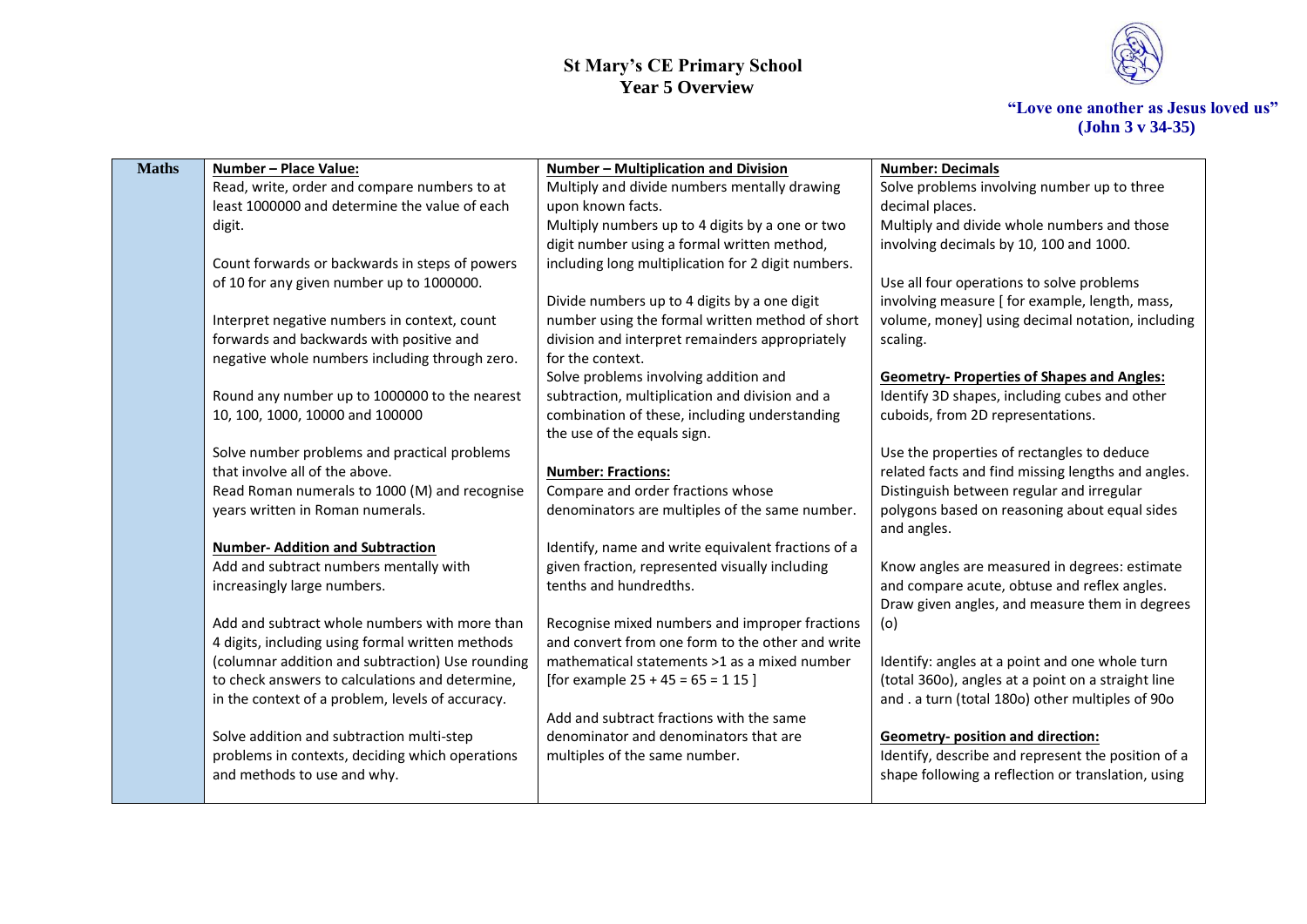

| <b>Statistics:</b>                                    | Multiply proper fractions and mixed numbers by      | the appropriate language, and know that the                                 |
|-------------------------------------------------------|-----------------------------------------------------|-----------------------------------------------------------------------------|
| Solve comparison, sum and difference problems         | whole numbers, supported by materials and           | shape has not changed.                                                      |
| using information presented in a line graph.          | diagrams.                                           |                                                                             |
|                                                       |                                                     | <b>Measurement-converting units</b>                                         |
| Complete, read and interpret information in           | Read and write decimal numbers as fractions [ for   | Convert between different units of metric                                   |
| tables including timetables.                          | example 0.71 = 71/100]                              | measure [for example, km and m; cm and m; cm<br>and mm; g and kg; I and ml] |
| Number - multiplication and division                  | Solve problems involving multiplication and         |                                                                             |
| Multiply and divide numbers mentally drawing          | division, including scaling by simple fractions and | Understand and use approximate equivalences                                 |
| upon known facts.                                     | problems involving simple rates.                    | between metric units and common imperial units                              |
|                                                       |                                                     | such as inches, pounds and pints.                                           |
| Multiply and divide whole numbers by 10, 100          |                                                     |                                                                             |
| and 1000.                                             | <b>Number: Decimals and Percentages:</b>            | Solve problems involving converting between                                 |
|                                                       | Read, write, order and compare numbers with up      | units of time.                                                              |
| Identify multiples and factors, including finding all | to three decimal places.                            |                                                                             |
| factor pairs of a number, and common factors of       |                                                     | <b>Measures Volume</b>                                                      |
| two numbers.                                          | Recognise and use thousandths and relate them       | Estimate volume [for example using 1cm3 blocks                              |
|                                                       | to tenths, hundredths and decimal equivalents.      | to build cuboids (including cubes)] and capacity                            |
| Recognise and use square numbers and cube             | Round decimals with two decimal places to the       | [for example, using water]                                                  |
| numbers and the notation for squared (2) and          | nearest whole number and to one decimal place.      | Use all four operations to solve problems                                   |
| cubed (3)                                             | Solve problems involving number up to three         | involving measure.                                                          |
|                                                       | decimal places.                                     |                                                                             |
| Solve problems involving multiplication and           |                                                     |                                                                             |
| division including using their knowledge of factors   | Recognise the percent symbol (%) and                |                                                                             |
| and multiples, squares and cubes.                     | understand that percent relates to 'number of       |                                                                             |
|                                                       | parts per hundred', and write percentages as a      |                                                                             |
| Know and use the vocabulary of prime numbers,         | fraction with denominator 100, and as a decimal.    |                                                                             |
| prime factors and composite (non-prime)               |                                                     |                                                                             |
| numbers.                                              | Solve problems which require knowing                |                                                                             |
|                                                       | percentage and decimal equivalents of 12, 14, 15,   |                                                                             |
| Establish whether a number up to 100 is prime         | 25, 45 and those fractions with a denominator of    |                                                                             |
| and recall prime numbers up to 19                     | a multiple of 10 or 25.                             |                                                                             |
|                                                       |                                                     |                                                                             |
| <b>Perimeter and Area:</b>                            |                                                     |                                                                             |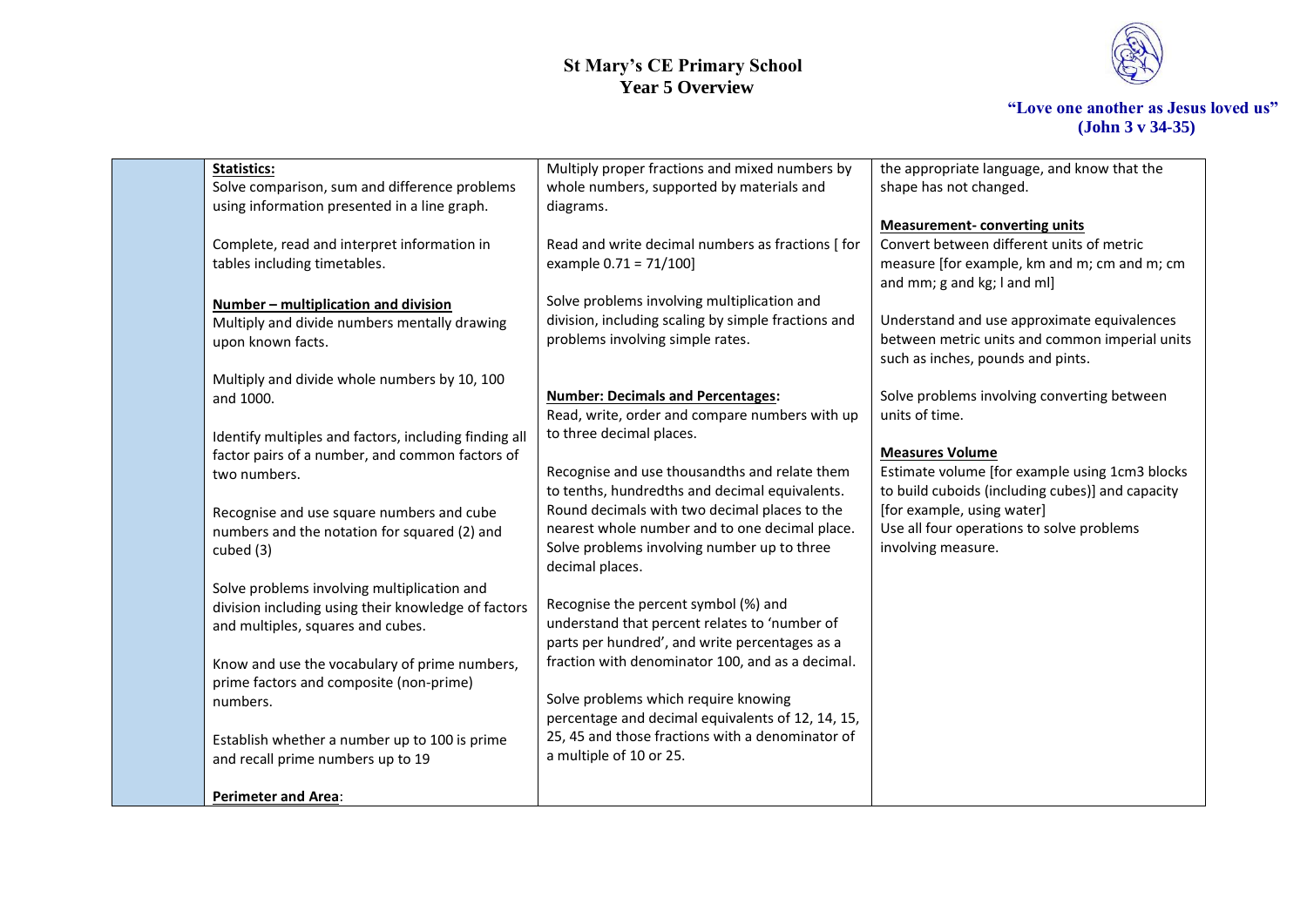

| <b>Science</b> | Measure and calculate the perimeter of<br>composite rectilinear shapes in cm and m.<br>Calculate and compare the area of rectangles<br>(including squares), and including using standard<br>units, cm2, m2 estimate the area of irregular<br>shapes.                                                                                                                                                                                                                                                                                                                                                                                                                                               | <b>Forces</b>                                                                                                                                                                                                                                                                                                                                                                            |                                                                                                                                                                                                                                                                                                                                                        |                                                                                                                                                                                                                                                                                                                                                                                                               |                                                                                                                                                                                                                                                                                                                                                                                  |
|----------------|----------------------------------------------------------------------------------------------------------------------------------------------------------------------------------------------------------------------------------------------------------------------------------------------------------------------------------------------------------------------------------------------------------------------------------------------------------------------------------------------------------------------------------------------------------------------------------------------------------------------------------------------------------------------------------------------------|------------------------------------------------------------------------------------------------------------------------------------------------------------------------------------------------------------------------------------------------------------------------------------------------------------------------------------------------------------------------------------------|--------------------------------------------------------------------------------------------------------------------------------------------------------------------------------------------------------------------------------------------------------------------------------------------------------------------------------------------------------|---------------------------------------------------------------------------------------------------------------------------------------------------------------------------------------------------------------------------------------------------------------------------------------------------------------------------------------------------------------------------------------------------------------|----------------------------------------------------------------------------------------------------------------------------------------------------------------------------------------------------------------------------------------------------------------------------------------------------------------------------------------------------------------------------------|
|                | Properties and changes of materials<br><b>Strand - Chemistry</b><br>What changes and why?<br>compare and group together everyday materials<br>on the basis of their properties, including their<br>hardness, solubility, transparency, conductivity<br>(electrical and thermal), and response to<br>magnets<br>know that some materials will dissolve in liquid<br>to form a solution, and describe how to recover<br>a substance from a solution<br>use knowledge of solids, liquids and gases to<br>decide how mixtures might be separated,<br>including through filtering, sieving and<br>evaporating<br>give reasons, based on evidence from<br>comparative and fair tests, for the particular | <b>Strand - Physics</b><br>Can you feel the<br>Force?<br>explain that<br>unsupported objects<br>fall towards the Earth<br>because of the force of<br>gravity acting between<br>the Earth and the<br>falling object<br>identify the effects of<br>air resistance, water<br>resistance and friction,<br>that act between<br>moving surfaces<br>recognise that some<br>mechanisms including | <b>Earth and Space</b><br><b>Strand - Physics</b><br>What makes the world<br>go around?<br>describe the<br>movement of the Earth<br>and other planets<br>relative to the sun in<br>the solar system<br>describe the<br>movement of the<br>moon relative to the<br>Earth<br>describe the sun, Earth<br>and moon as<br>approximately<br>spherical bodies | <b>Animals including</b><br><b>Humans</b><br><b>Strand - Biology</b><br>What is the 'circle of<br>life'?<br>describe the<br>differences in the life<br>cycles of a mammal,<br>an amphibian, an<br>insect and a bird<br>describe the life<br>process of<br>reproduction in some<br>plants and animals.<br>(Pupils should find out<br>about different types of<br>reproduction, including<br>sexual and asexual | <b>Living Things and Their</b><br><b>Habitats</b><br><b>Strand - Biology</b><br>How will I change in 10<br>years  in 50 years<br>time?<br>describe the changes<br>as humans develop to<br>old age<br>describe the simple<br>functions of the basic<br>parts of the digestive<br>system in humans<br>draw a timeline to<br>indicate stages in the<br>growth and<br>development of |
|                | uses of everyday materials, including metals,<br>wood and plastic<br>demonstrate that dissolving, mixing and changes<br>of state are reversible changes                                                                                                                                                                                                                                                                                                                                                                                                                                                                                                                                            | levers, pulleys and<br>gears allow a smaller<br>force to have a greater<br>effect                                                                                                                                                                                                                                                                                                        | use the idea of the<br>Earth's rotation to<br>explain day and night<br>and the apparent<br>movement of the sun                                                                                                                                                                                                                                         | reproduction in plants,<br>and sexual<br>reproduction in<br>animals.)                                                                                                                                                                                                                                                                                                                                         | humans.<br>learn about the<br>changes experienced in<br>puberty.                                                                                                                                                                                                                                                                                                                 |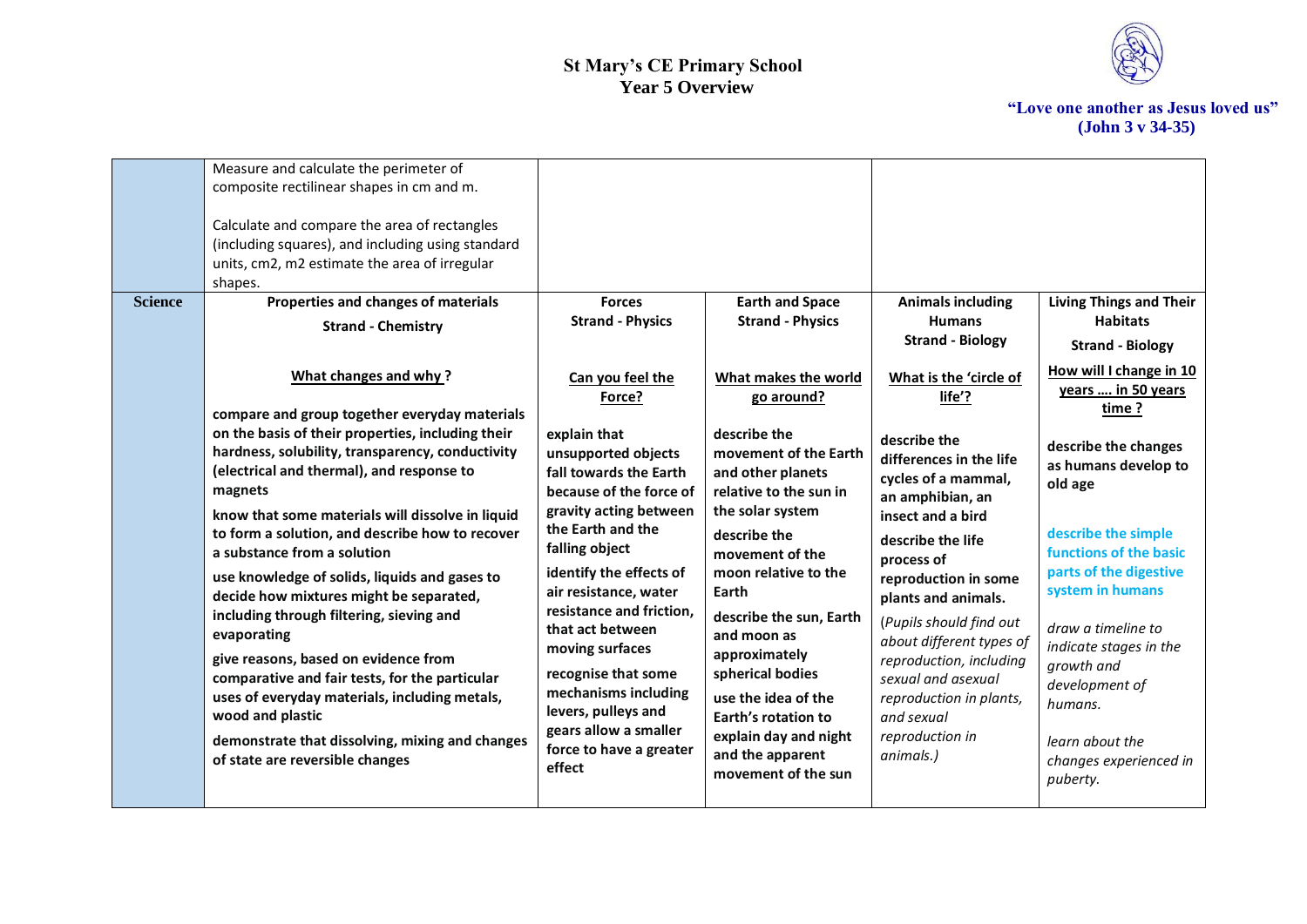

| explain that some changes result in the                                                                                                                                                                                                                                                                                                                                     |                                                                                                                                                                                                                            | across the sky                                                                                                                                                                                                                              |                                                                                                                                                                                                                   | research the gestation                                                                                                                                                                                                             |
|-----------------------------------------------------------------------------------------------------------------------------------------------------------------------------------------------------------------------------------------------------------------------------------------------------------------------------------------------------------------------------|----------------------------------------------------------------------------------------------------------------------------------------------------------------------------------------------------------------------------|---------------------------------------------------------------------------------------------------------------------------------------------------------------------------------------------------------------------------------------------|-------------------------------------------------------------------------------------------------------------------------------------------------------------------------------------------------------------------|------------------------------------------------------------------------------------------------------------------------------------------------------------------------------------------------------------------------------------|
| formation of new materials, and that this kind of                                                                                                                                                                                                                                                                                                                           | explore falling                                                                                                                                                                                                            |                                                                                                                                                                                                                                             | observe life-cycle                                                                                                                                                                                                | periods of other                                                                                                                                                                                                                   |
| change is not usually reversible, including                                                                                                                                                                                                                                                                                                                                 | objects and raise                                                                                                                                                                                                          |                                                                                                                                                                                                                                             | changes in a variety of                                                                                                                                                                                           | animals and comparing                                                                                                                                                                                                              |
| changes associated with burning and the action                                                                                                                                                                                                                                                                                                                              | questions about the                                                                                                                                                                                                        | use a model of the Sun                                                                                                                                                                                                                      | living things, for                                                                                                                                                                                                | them with humans; by                                                                                                                                                                                                               |
| of acid on bicarbonate of soda                                                                                                                                                                                                                                                                                                                                              | effects of air resistance                                                                                                                                                                                                  | and Earth that enables                                                                                                                                                                                                                      | example, plants in the                                                                                                                                                                                            | finding out and                                                                                                                                                                                                                    |
| explore and compare the properties of a broad<br>range of materials, including relating these to<br>what they learnt about magnetism in year 3 and<br>about electricity in year 4. They should explore<br>reversible changes, including, evaporating,<br>filtering, sieving, melting and dissolving,<br>recognising that melting and dissolving are<br>different processes. | explore the effects of<br>air resistance by<br>observing how different<br>objects such as<br>parachutes and<br>sycamore seeds fall.<br>experience forces that<br>make things begin to<br>move, get faster or<br>slow down. | them to explain day<br>and night.<br>learn that the Sun is a<br>star at the centre of our<br>solar system and that it<br>has eight planets:<br>Mercury, Venus, Earth,<br>Mars, Jupiter, Saturn,<br><b>Uranus and Neptune</b><br>They should | vegetable garden or<br>flower border, and<br>animals in the local<br>environment.<br>find out about the work<br>of naturalists and<br>animal<br>behaviourists, eg. David<br>Attenborough and Jane<br>Goodall.     | recording the length<br>and mass of a baby as<br>it grows.<br>introduced to the main<br>body parts associated<br>with the digestive<br>system, for example,<br>mouth, tongue, teeth,<br>oesophagus, stomach<br>and small and large |
| explore changes that are difficult to reverse, for<br>example, burning, rusting and other reactions, for<br>example, vinegar with bicarbonate of soda.<br>find out about how chemists create new<br>materials, for example, Spencer Silver, who<br>invented the glue for sticky notes or Ruth<br>Benerito, who invented wrinkle-free cotton.                                | explore the effects of<br>friction on movement<br>and find out how it<br>slows or stops moving<br>objects, eg. by<br>observing the effects of<br>a brake on a bicycle<br>wheel.                                            | understand that a<br>moon is a celestial body<br>that orbits a planet<br>(Earth has one moon;<br>Jupiter has four large<br>moons and numerous<br>smaller ones).                                                                             | find out about different<br>types of reproduction,<br>including sexual and<br>asexual reproduction in<br>plants (including recap<br>flower parts), and<br>sexual reproduction in                                  | intestine and explore<br>questions that help<br>them to understand<br>their special functions.                                                                                                                                     |
| observe that some conductors will produce a<br>brighter bulb in a circuit than others and that<br>some materials will feel hotter than others when a<br>heat source is placed against them.<br>carry out tests to answer questions, eg. 'Which<br>materials would be the most effective for making                                                                          | find out how scientists,<br>for example, Galileo<br>Galilei and Isaac<br>Newton helped to<br>develop the theory of<br>gravitation.<br>explore falling paper<br>cones or cup-cake                                           | find out about the way<br>that ideas about the<br>solar system have<br>developed,<br>understanding how the<br>geocentric model of the<br>solar system gave way<br>to the heliocentric<br>model by considering                               | animals.<br>observe and compare<br>the life cycles of plants<br>and animals in their<br>local environment with<br>other plants and<br>animals around the<br>world (in the rainforest,<br>in the oceans, in desert |                                                                                                                                                                                                                                    |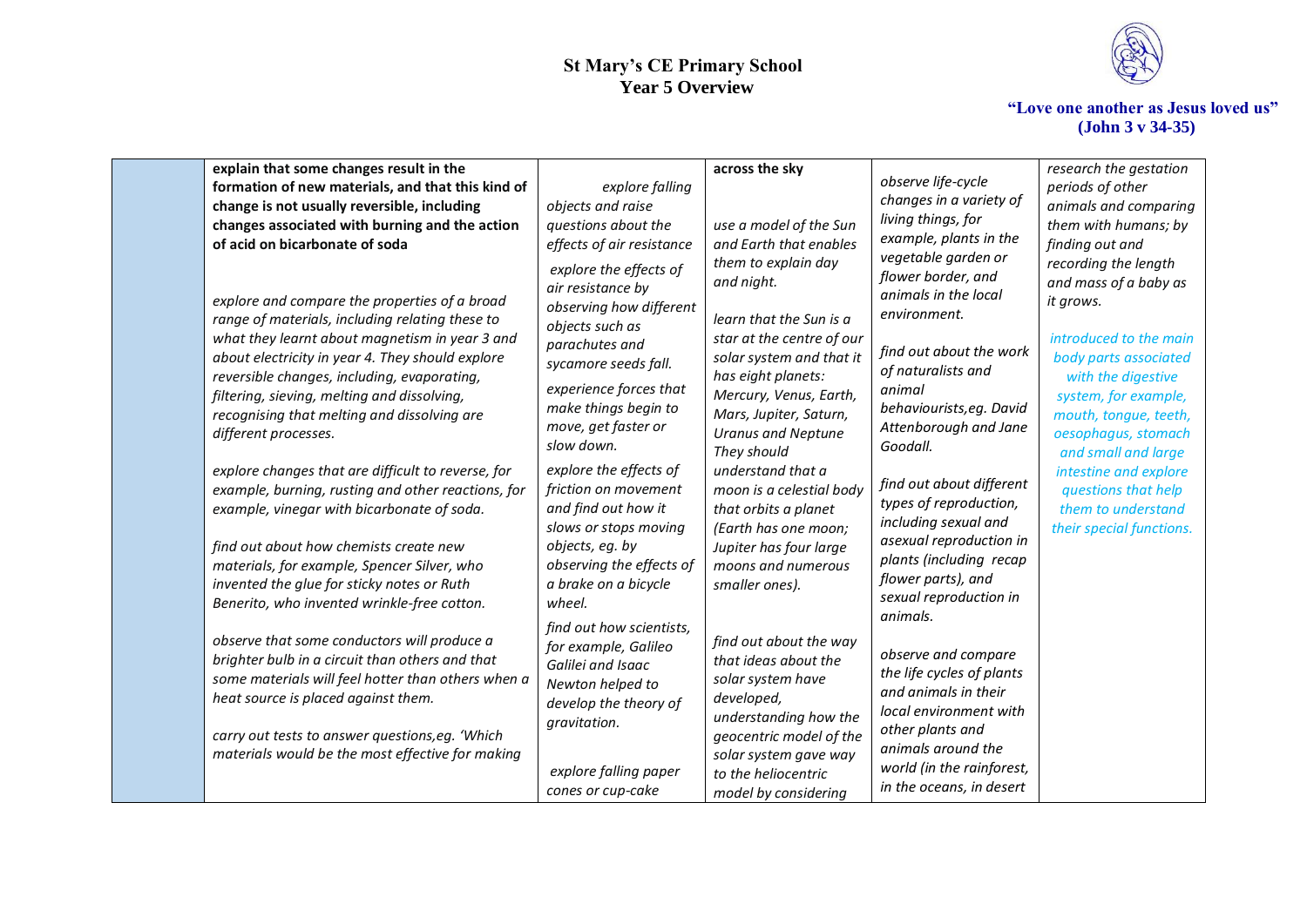

**"Love one another as Jesus loved us" (John 3 v 34-35)**

| a warm jacket, for wrapping ice cream to stop it<br>melting, or for making blackout curtains?'<br>compare materials in order to make a switch in a<br>circuit.<br>observe and compare the changes that take place,<br>eg, when burning different materials or baking<br>bread or cakes.<br>research and discuss how chemical changes have<br>an impact on our lives, eg, cooking, and discuss<br>the creative use of new materials such as<br>polymers, super-sticky and super-thin materials. | cases, and designing<br>and making a variety of<br>parachutes and<br>carrying out fair tests<br>to determine which<br>designs are the most<br>effective.<br>explore resistance in<br>water by making and<br>testing boats of<br>different shapes.<br>They might design and<br>make products that use<br>levers, pulleys, gears<br>and/or springs and<br>explore their effects. | the work of scientists<br>such as Ptolemy,<br>Alhazen and<br>Copernicus.<br>compare the time of<br>day at different places<br>on the Earth through<br>internet links and direct<br>communication;<br>creating simple models<br>of the solar system;<br>constructing simple<br>shadow clocks and<br>sundials, calibrated to<br>show midday and the<br>start and end of the<br>school day; finding out | areas and in prehistoric<br>times)<br>try to grow new plants<br>from different parts of<br>the parent plant, for<br>example, seeds, stem<br>and root cuttings,<br>tubers, bulbs.<br>observe changes in an<br>animal over a period of<br>time<br>compare how different<br>animals reproduce and<br>grow. |  |
|------------------------------------------------------------------------------------------------------------------------------------------------------------------------------------------------------------------------------------------------------------------------------------------------------------------------------------------------------------------------------------------------------------------------------------------------------------------------------------------------|--------------------------------------------------------------------------------------------------------------------------------------------------------------------------------------------------------------------------------------------------------------------------------------------------------------------------------------------------------------------------------|------------------------------------------------------------------------------------------------------------------------------------------------------------------------------------------------------------------------------------------------------------------------------------------------------------------------------------------------------------------------------------------------------|---------------------------------------------------------------------------------------------------------------------------------------------------------------------------------------------------------------------------------------------------------------------------------------------------------|--|
|                                                                                                                                                                                                                                                                                                                                                                                                                                                                                                |                                                                                                                                                                                                                                                                                                                                                                                |                                                                                                                                                                                                                                                                                                                                                                                                      |                                                                                                                                                                                                                                                                                                         |  |
|                                                                                                                                                                                                                                                                                                                                                                                                                                                                                                |                                                                                                                                                                                                                                                                                                                                                                                | why some people think<br>that structures such as<br>Stonehenge might have<br>been used as<br>astronomical clocks.                                                                                                                                                                                                                                                                                    |                                                                                                                                                                                                                                                                                                         |  |

#### **Working scientifically**

During years 5 and 6, pupils should be taught to use the following practical scientific methods, processes and skills through the teaching of the programme of study content:

- planning different types of scientific enquiries to answer questions, including recognising and controlling variables where necessary
- taking measurements, using a range of scientific equipment, with increasing accuracy and precision, taking repeat readings when appropriate
- recording data and results of increasing complexity using scientific diagrams and labels, classification keys, tables, scatter graphs, bar and line graphs
- using test results to make predictions to set up further comparative and fair tests
- reporting and presenting findings from enquiries, including conclusions, causal relationships and explanations of and a degree of trust in results, in oral and written forms such as displays and other presentations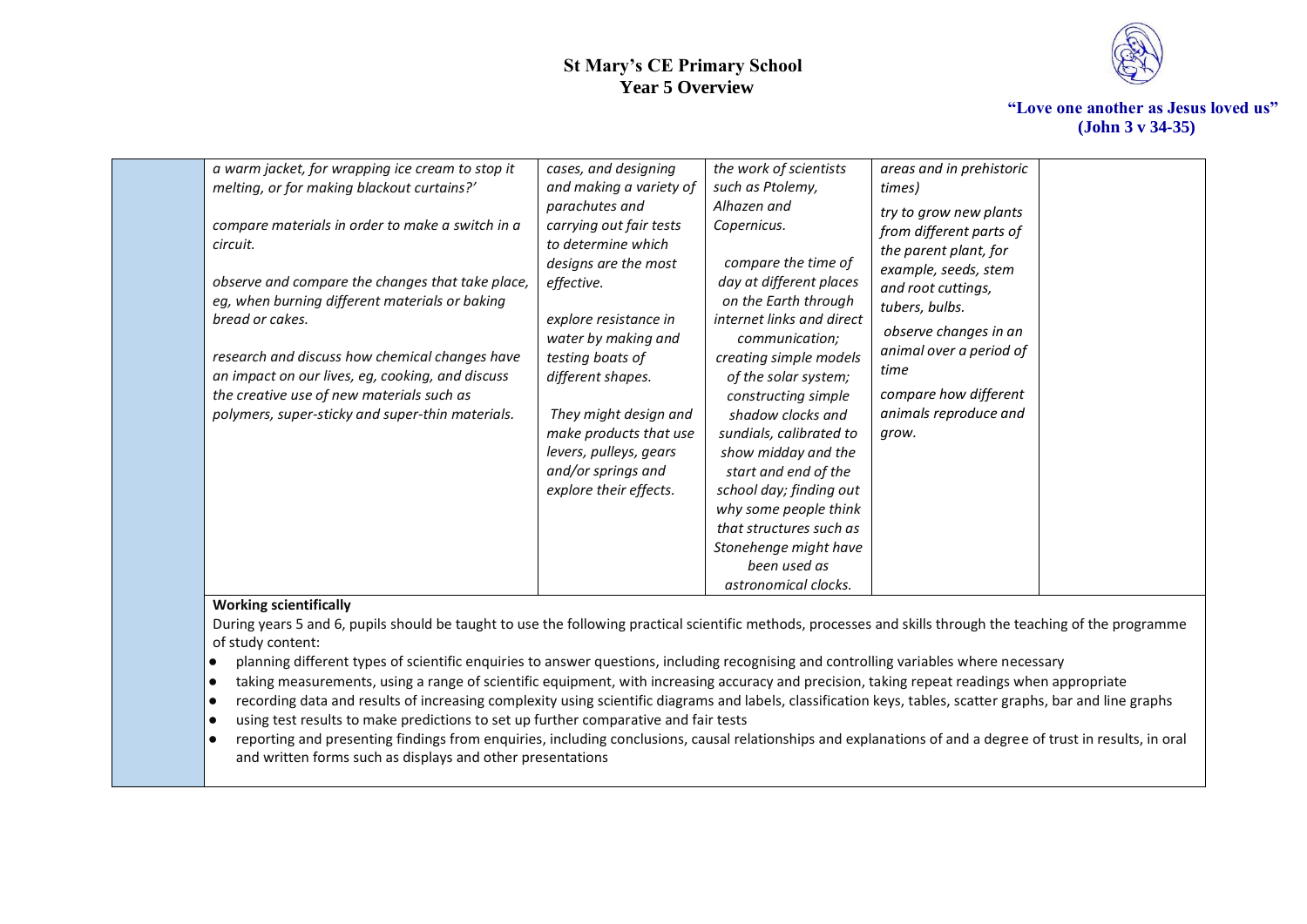

| <b>Religious</b><br><b>Education</b> | Questful R.E<br>Unit $5.1 -$ How and | Jesus the teacher             | Questful R.E           | Questful R.E                   | Questful R.E<br>Unit5.9- Pentecost | Sikhism (9hrs)<br>2hrs rules |
|--------------------------------------|--------------------------------------|-------------------------------|------------------------|--------------------------------|------------------------------------|------------------------------|
|                                      |                                      | (cont)                        | Unit 5.5-Exploring the | Unit 5.4-Why do                |                                    |                              |
|                                      | why do Christians read               | What kind of king is          | lives of women in the  | <b>Christians believe that</b> | what happened next?                | 2hrs sacred books.           |
|                                      | the Bible? (6hrs)                    | Jesus?                        | <b>Old Testament</b>   | <b>Easter is a celebration</b> | (6hrs)                             | How important are            |
|                                      |                                      | (2hrs - Kingdom of            | (5 hours)              | of Victory? (5hrs)             |                                    | holy books in other          |
|                                      | Questful R.E                         | God)                          |                        |                                | UC-2A.6- When Jesus                | faiths?                      |
|                                      | Unit $5.3$ - Jesus the               |                               |                        | UC-2B.6 What did               | left what was the                  | 2hrs sacred places           |
|                                      | teacher.                             | Questful R.E                  |                        | Jesus do to save               | impact of Pentecost?               | 2 hrs Sikh Gurdwara          |
|                                      | UC-2B.5-What would                   | Unit 5.2 - Christmas          |                        | human beings?                  | (Core Learning                     | Visit & Festivals.           |
|                                      | Jesus do? (2hrs-                     | The Gospels of                |                        | (salvation)                    | $p2-4)$                            | 1hr pilgrimage $-$ The       |
|                                      | Gospel)                              | Matthew & Luke (4hrs)         |                        |                                | (Kingdom of God)                   | <b>Golden Temple in</b>      |
|                                      |                                      | UC-2B.4- Was Jesus            |                        |                                |                                    | Amritsar.                    |
|                                      |                                      | the Messiah?                  |                        |                                |                                    |                              |
|                                      |                                      | (Core Learning p2/3)          |                        |                                |                                    |                              |
|                                      |                                      | (Incarnation)                 |                        |                                |                                    |                              |
| <b>Computing</b>                     | <b>E</b> Safety                      | <b>Spreadsheets</b>           | <b>Algorithms and</b>  | <b>3D Modelling</b>            | <b>Algorithms and</b>              | Communicating/               |
|                                      |                                      |                               | <b>Programs</b>        |                                | <b>Programs</b>                    | Presentation.                |
|                                      | Understand privacy                   | Use a spreadsheet to:         |                        | Design a building for a        | Plan a game.                       |                              |
|                                      | settings on social                   | Convert unit of               | Design/write a         | purpose.                       | Create a game                      | Plan a storyboard for        |
|                                      | media sites.                         | measurements; model           | program to achieve a   | Print a design as a 2D         | environment and                    | a video or animation.        |
|                                      | Dangers of                           | a real life problem;          | specific goal.         | net.                           | quest.                             | Create, edit and             |
|                                      | communicating on                     | plan a cake sale; use         | Simulate a physical    | Explore possibilities of       | Evaluate own and                   | refine.                      |
|                                      | devices such as x-box,               | the count tool to             | system.                | 3D printing.                   | others game.                       | Incorporate filming          |
|                                      | PSP, phones.                         | answer hypotheses;            | Introduce variables.   | <b>Purple Mash - Unit 5.6</b>  | <b>Purple Mash - Unit</b>          | techniques, sound            |
|                                      | Can they verify                      | create simple formulae.       | Create and improve a   | <b>Modelling</b>               |                                    | effects, music.              |
|                                      | information they have                | <b>Purple Mash - Unit 5.3</b> | game.                  | (link with DT)                 | 5.5 Game creator                   | Create a film for            |
|                                      | researched using more                | <b>Spreadsheets</b>           |                        |                                | Design a program                   | school website on a          |
|                                      | than one site.                       |                               | Purple Mash - Unit 5.1 |                                | which interacts with               |                              |
|                                      | Discuss positive and                 |                               | Coding                 |                                | external controllers.              | topical subject.             |
|                                      | negative impacts of                  |                               |                        |                                | Lego WeDo-Dancing                  |                              |
|                                      | using IT.                            |                               |                        |                                | birds and drumming                 |                              |
|                                      | Understand they                      |                               |                        |                                | monkey                             |                              |
|                                      | should not publish                   |                               |                        |                                |                                    |                              |
|                                      | other people's pictures              |                               |                        |                                |                                    |                              |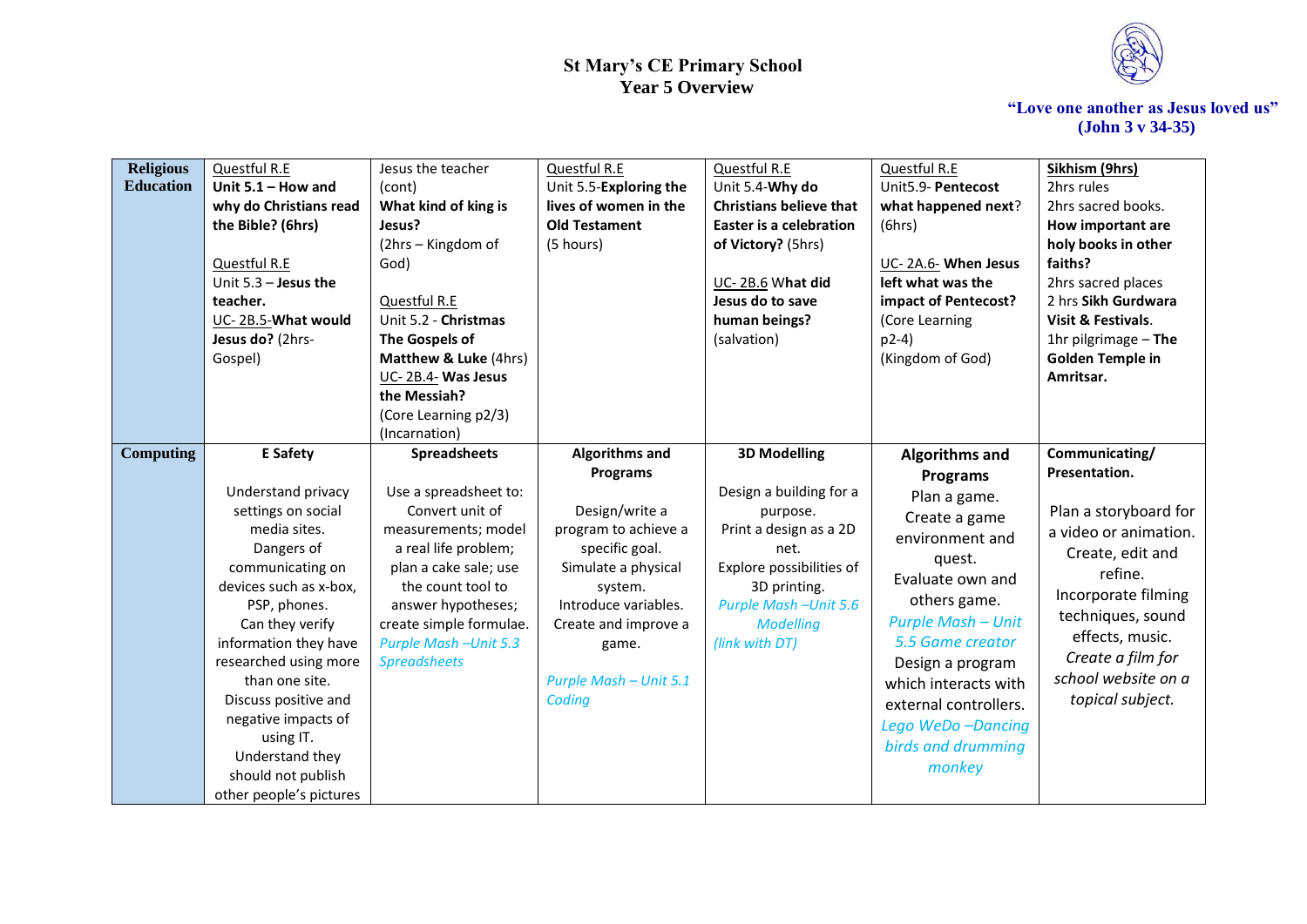

|           | or tag them on the          |                           |                                                                                      |                                       |
|-----------|-----------------------------|---------------------------|--------------------------------------------------------------------------------------|---------------------------------------|
|           | internet.                   |                           |                                                                                      |                                       |
|           | Do they know content        |                           |                                                                                      |                                       |
|           | put online is extremely     |                           |                                                                                      |                                       |
|           | difficult to remove?        |                           |                                                                                      |                                       |
|           | Create a strong             |                           |                                                                                      |                                       |
|           | password and realise        |                           |                                                                                      |                                       |
|           | they need to be             |                           |                                                                                      |                                       |
|           | regularly updated.          |                           |                                                                                      |                                       |
|           | Know where they can         |                           |                                                                                      |                                       |
|           | access support              |                           |                                                                                      |                                       |
|           | regarding online            |                           |                                                                                      |                                       |
|           | incidents.                  |                           |                                                                                      |                                       |
|           | Azoome - Search it up-      |                           |                                                                                      |                                       |
|           | <b>My Pop Star Disaster</b> |                           |                                                                                      |                                       |
|           | $Fakebook -$                |                           |                                                                                      |                                       |
|           | www.classtools.net/fb       |                           |                                                                                      |                                       |
|           | /home/page                  |                           |                                                                                      |                                       |
|           | Azoome - You're Not         |                           |                                                                                      |                                       |
|           | <b>Laughing Cat</b>         |                           |                                                                                      |                                       |
|           | Newsround - Caught in       |                           |                                                                                      |                                       |
|           | the web-Internet            |                           |                                                                                      |                                       |
|           | <b>Safety</b>               |                           |                                                                                      |                                       |
|           |                             |                           | E Safety will be revisited at the start of each half term                            |                                       |
|           |                             |                           | Using technology - reinforce across the curriculum.                                  |                                       |
|           |                             |                           | Download a document and save it to a computer or given device.                       |                                       |
|           |                             |                           | Decide which sections are appropriate to copy and paste from a variety of web pages. |                                       |
| Geography | <b>Human and Physical</b>   | <b>Human and Physical</b> |                                                                                      | Fieldwork, Place Knowledge, Human and |
|           | Geography                   | Geography                 |                                                                                      | <b>Physical Geography</b>             |
|           |                             |                           |                                                                                      |                                       |
|           | <b>What makes the Earth</b> | How can I survive in an   |                                                                                      | What makes an island an island?       |
|           | angry?                      | extreme environment?      |                                                                                      |                                       |
|           |                             |                           |                                                                                      | <b>The United Kingdom</b>             |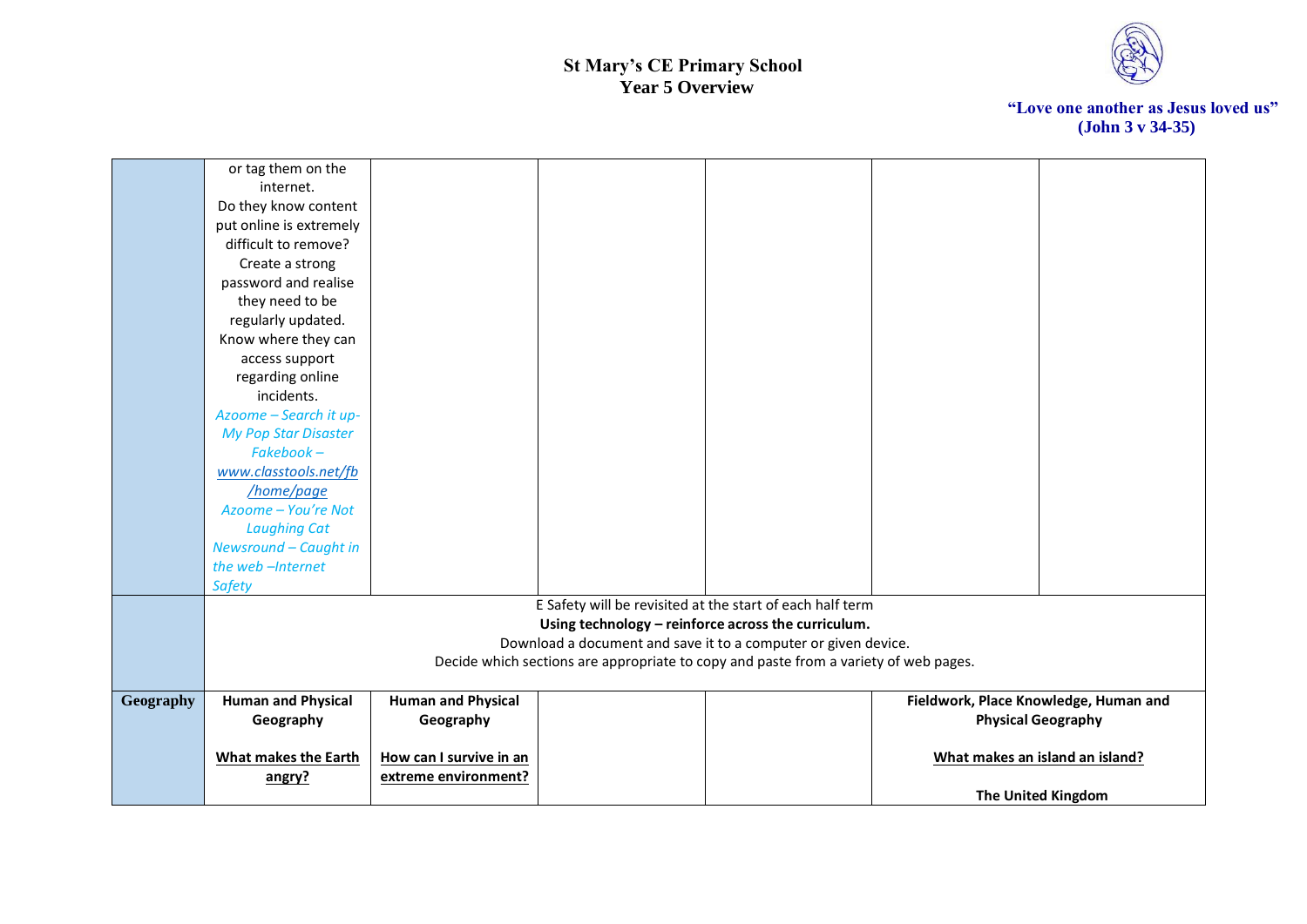

|                | Volcanoes, Earthquake   | <b>Biomes</b>            |                                                          | Name and locate geographical regions and their    |                                                   |
|----------------|-------------------------|--------------------------|----------------------------------------------------------|---------------------------------------------------|---------------------------------------------------|
|                | s                       | (tundra, desert, alpine) |                                                          | identifying human and physical characteristics,   |                                                   |
|                | and Mountains           |                          |                                                          | key topographical features (including hills,      |                                                   |
|                |                         | Describe and             |                                                          | mountains, coasts and rivers), and land-use       |                                                   |
|                | Describe and            | understand key aspects   |                                                          | patterns; and understand how some of these        |                                                   |
|                | understand key aspects  | of physical geography,   |                                                          | aspects have changed over time                    |                                                   |
|                | of: physical geography, | including mountains      |                                                          |                                                   |                                                   |
|                | including volcanoes,    | (world) and biomes.      |                                                          | Use fieldwork to observe, measure, record and     |                                                   |
|                | earthquakes and         | Describe and             |                                                          | present the human and physical features in the    |                                                   |
|                | mountains.              | understand key aspects   |                                                          | local area using a range of methods, including    |                                                   |
|                |                         | of human geography,      |                                                          | sketch maps, plans and graphs, and digital        |                                                   |
|                | Describe and            | including: types of      |                                                          | technologies. (Build on from Year 3 - two year    |                                                   |
|                | understand key aspects  | settlement and land      |                                                          | groups to do field study)                         |                                                   |
|                | of human geography,     | use, economic activity   |                                                          | <b>Crosby Beach field visit</b>                   |                                                   |
|                | including types of      |                          |                                                          |                                                   |                                                   |
|                | settlement and land     |                          |                                                          | Can they name and locate counties of the United   |                                                   |
|                | use.                    |                          |                                                          |                                                   | Kingdom and their geographical region eg NW, NE   |
|                |                         |                          |                                                          | etc                                               |                                                   |
|                |                         |                          |                                                          | Use the eight points of a compass, four grid      |                                                   |
|                |                         |                          |                                                          | references, symbols and key (including the use of |                                                   |
|                |                         |                          |                                                          | Ordnance Survey maps) to build their knowledge    |                                                   |
|                |                         |                          |                                                          | of the United Kingdom and the wider world.        |                                                   |
|                |                         |                          |                                                          | Describe and understand key aspects of human      |                                                   |
|                |                         |                          |                                                          |                                                   | geography, including types of settlement and land |
|                |                         |                          |                                                          | use, economic activity including trade links.     |                                                   |
|                |                         |                          |                                                          |                                                   |                                                   |
|                |                         |                          | Ongoing development of geographical skills and fieldwork |                                                   |                                                   |
|                |                         |                          |                                                          |                                                   |                                                   |
| <b>History</b> |                         |                          | Were the Vikings really vicious?                         |                                                   |                                                   |
|                |                         |                          |                                                          |                                                   |                                                   |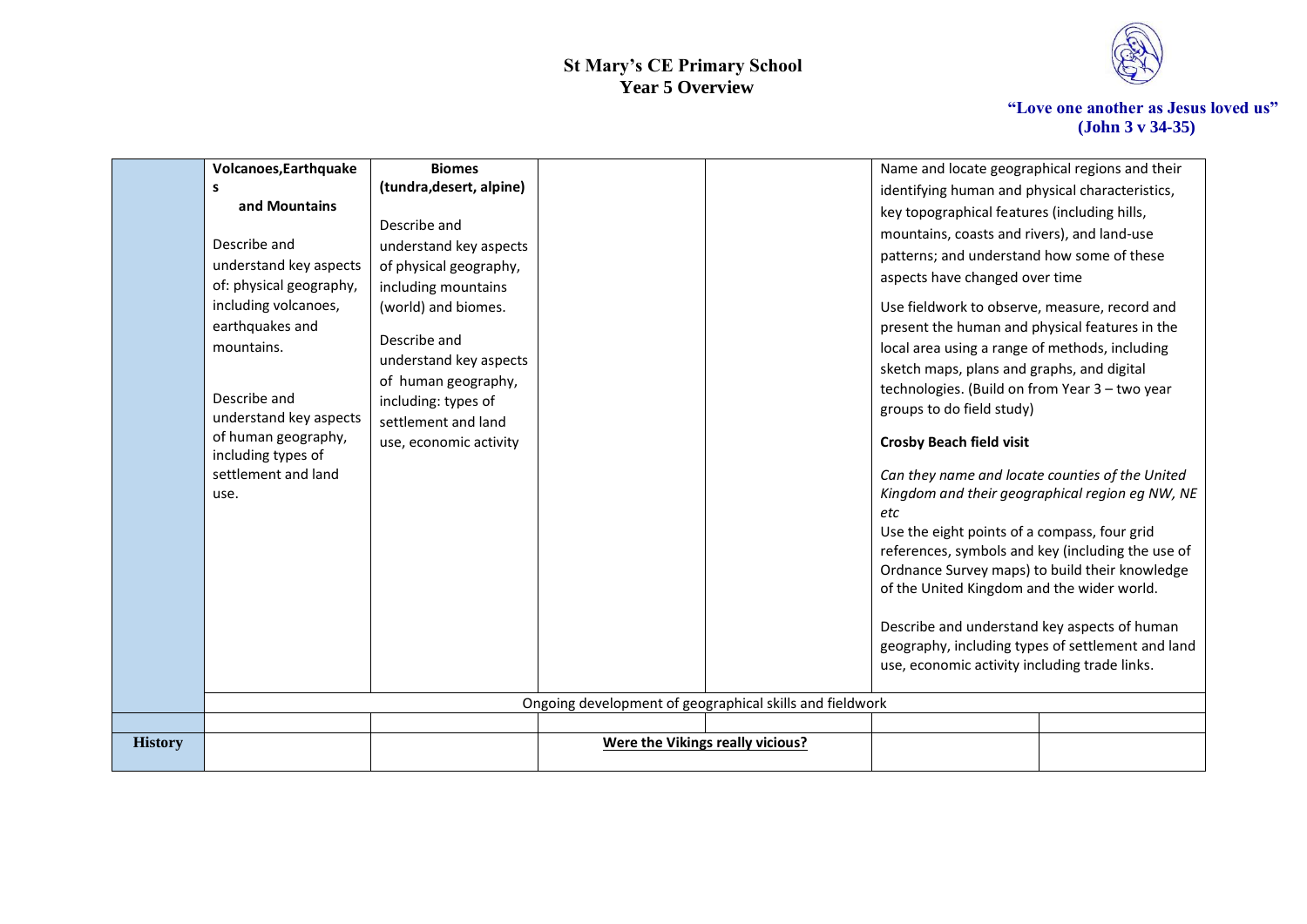

|                                        |                                                                                                                                                                                                                                                                                                  |                                                                                                                                                                                | The Viking and Anglo Saxon Struggle for the<br>Kingdom of England to the time of Edward the<br>Confessor.<br>Viking raids and invasion resistance by Alfred the<br>Great and Athelstan, first king of England further<br>Viking invasions and Danegeld Anglo-Saxon laws<br>and justice Edward the Confessor and his death<br>in 1066 |                                                                                     |                                                                                                                                                                                          |                                                            |
|----------------------------------------|--------------------------------------------------------------------------------------------------------------------------------------------------------------------------------------------------------------------------------------------------------------------------------------------------|--------------------------------------------------------------------------------------------------------------------------------------------------------------------------------|--------------------------------------------------------------------------------------------------------------------------------------------------------------------------------------------------------------------------------------------------------------------------------------------------------------------------------------|-------------------------------------------------------------------------------------|------------------------------------------------------------------------------------------------------------------------------------------------------------------------------------------|------------------------------------------------------------|
|                                        |                                                                                                                                                                                                                                                                                                  |                                                                                                                                                                                | Does the punishment fit the crime?<br>Changes in an aspect of social history, such as<br>crime and punishment from the Anglo-Saxons to<br>the present.                                                                                                                                                                               |                                                                                     |                                                                                                                                                                                          |                                                            |
|                                        |                                                                                                                                                                                                                                                                                                  |                                                                                                                                                                                | Ongoing development of chronological understanding and historical enquiry skills                                                                                                                                                                                                                                                     |                                                                                     |                                                                                                                                                                                          |                                                            |
| Art                                    | <b>Painting</b>                                                                                                                                                                                                                                                                                  | <b>Textiles</b>                                                                                                                                                                | <b>Drawing</b>                                                                                                                                                                                                                                                                                                                       |                                                                                     | Modroc/Clay 3D                                                                                                                                                                           |                                                            |
|                                        | Explore a range of<br>media<br>Using hue, tint, tone,<br>shades and mood.<br>Explore the use of<br>texture in colour and<br>colour for purposes.<br><b>Compare a violent</b><br>scene by Turner to the<br>milder version by<br><b>Xavier Della Gatta's</b><br>'Eruption of Vesuvius'<br>of 1794. | Develop the skill<br>of stitching<br>(Textiles and sewing<br>covered in DT project)<br>Combining different<br>materials and more<br>complex stitching<br><b>William Morris</b> | Explore the effect of<br>light on objects and<br>people from different<br>directions.<br>Interpret the texture of<br>a surface<br>Represent<br>figures/forms in<br>movement<br>Produce increasingly<br>accurate drawings of<br>people.                                                                                               |                                                                                     | Shape, form, model<br>and join.<br>Can you use more<br>advanced materials<br>like wire and plaster?<br>3D form: Anthony<br>gormley sculptures<br>and clay heads<br><b>Antony Gormley</b> |                                                            |
|                                        |                                                                                                                                                                                                                                                                                                  |                                                                                                                                                                                |                                                                                                                                                                                                                                                                                                                                      |                                                                                     | Artist to be studied: Antony Gormley                                                                                                                                                     |                                                            |
| <b>Design</b><br><b>Technolog</b><br>y |                                                                                                                                                                                                                                                                                                  | <b>Textiles</b><br><b>Combining different</b><br>materials and more<br>complex stitching                                                                                       |                                                                                                                                                                                                                                                                                                                                      | <b>Structures</b><br><b>Link to Computing and</b><br><b>Modelling, The Shell of</b> |                                                                                                                                                                                          | Food<br>Seasonality and<br>Savoury - cooking<br>techniques |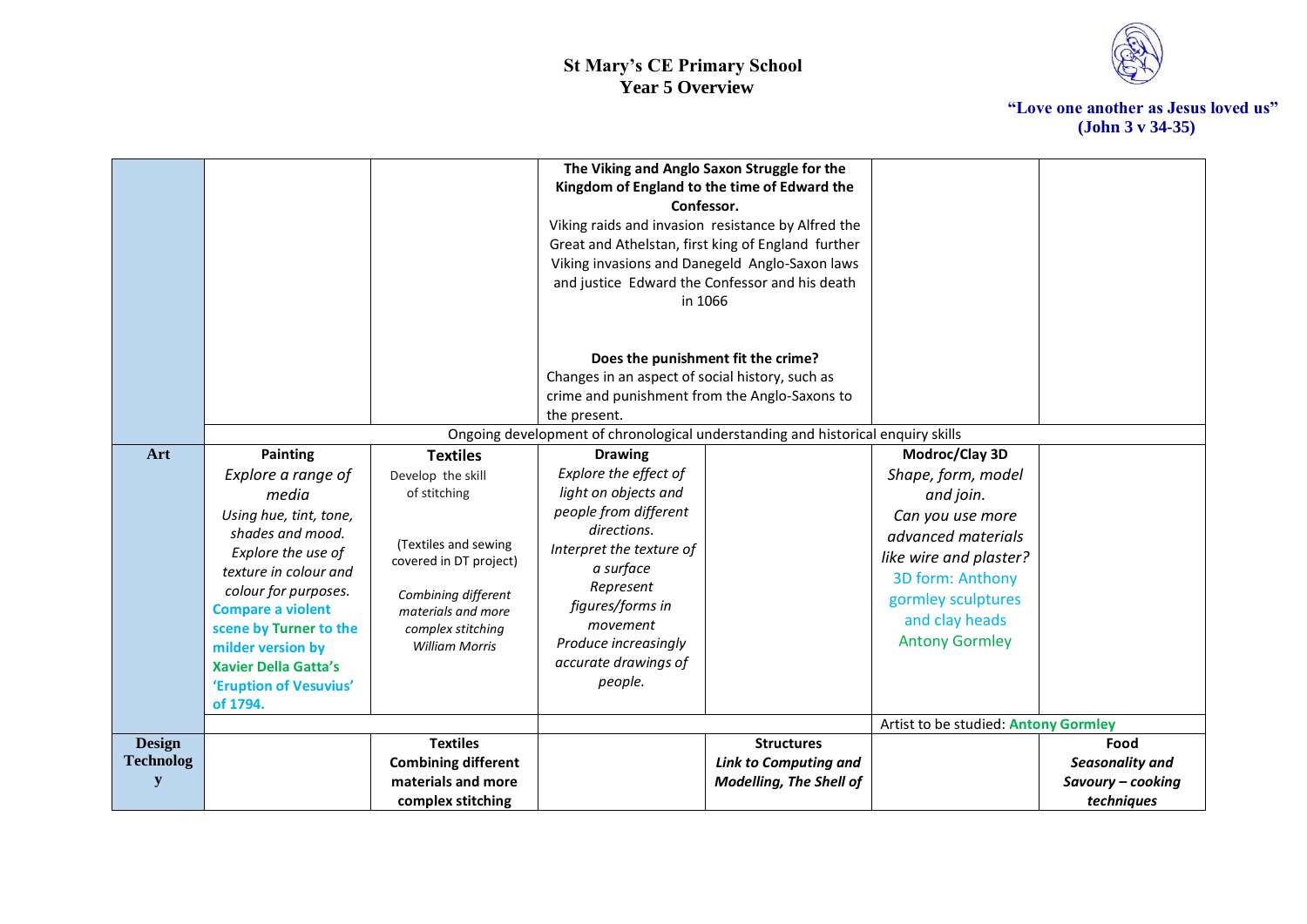

|                                      |                                                                             | <b>Cushions</b>                                             |                                                                                                                                           | a Structure (inc CAD,<br><b>Purple Mash</b><br>5.6.3D                                                                                                                                                |                                                                                            | <b>Savoury or Sweet Dish</b>                                                                                         |
|--------------------------------------|-----------------------------------------------------------------------------|-------------------------------------------------------------|-------------------------------------------------------------------------------------------------------------------------------------------|------------------------------------------------------------------------------------------------------------------------------------------------------------------------------------------------------|--------------------------------------------------------------------------------------------|----------------------------------------------------------------------------------------------------------------------|
|                                      | Key Individual to study: William Morris                                     |                                                             |                                                                                                                                           |                                                                                                                                                                                                      |                                                                                            |                                                                                                                      |
| <b>Physical</b><br>education<br>(PE) | <b>Outdoor and</b><br>adventurous-                                          | Dance                                                       | <b>Gymnastics</b>                                                                                                                         | <b>Games</b>                                                                                                                                                                                         | <b>Games</b>                                                                               | <b>Games</b>                                                                                                         |
|                                      |                                                                             | Volcanoes-                                                  | Functional use of limbs                                                                                                                   | striking and fielding                                                                                                                                                                                | <b>Net and Wall</b>                                                                        | <b>Net &amp; Wall-TENNIS</b>                                                                                         |
|                                      | Site orienteering<br>Out & Back                                             | Val Sabin Unit 4                                            | (Val Sabin Unit KS2)                                                                                                                      | Cricket                                                                                                                                                                                              | <b>TENNIS</b>                                                                              | <b>AEGON SCHOOL</b><br><b>TENNIS DVD AND</b>                                                                         |
|                                      | 6 lessons using school<br>pack orienteering out &<br>back practise in teams | (respond to stimuli,<br>basic composition,<br>group dances) | Incorporate use of<br>large-scale apparatus<br>to develop sequence<br>and performance<br>through a circuit and<br>across the floor space. | <b>KS2 T MOVE PE</b><br><b>CRICKET LESSONS 1-6</b><br>TO RECAP AND EXTEND<br><b>CORE CRICKET SKILLS</b><br><b>FROM Y4</b><br><b>DEVELOP MATCHPLAY</b><br><b>TACTICS &amp; KWIK</b><br><b>CRICKET</b> | <b>AEGON SCHOOL</b><br><b>TENNIS DVD AND</b><br><b>HANDBOOK LESSONS</b><br><b>AGE 9-11</b> | <b>HANDBOOK LESSONS</b><br><b>AGE 9-11</b><br><b>FOCUS ON</b><br><b>MATCHPLAY &amp; TACTIC</b><br><b>DEVELOPMENT</b> |
|                                      | Games -                                                                     | <b>Gymnastics</b>                                           | <b>Dance</b>                                                                                                                              | <b>Games</b>                                                                                                                                                                                         | <b>Athletics</b>                                                                           | <b>Athletics</b>                                                                                                     |
|                                      | <b>Invasion</b>                                                             | Flight focus                                                | <b>English Country Dance</b>                                                                                                              | <b>Invasion</b>                                                                                                                                                                                      | Running for speed                                                                          | Fling & Heave<br>throwing focus                                                                                      |
|                                      | <b>Netball focus</b>                                                        | T MOVE PE - Year 5<br><b>Gymnastics:</b> Movement           | Val Sabin Unit                                                                                                                            | Football                                                                                                                                                                                             | Running over obstacles                                                                     | $(3$ lessons)                                                                                                        |
|                                      |                                                                             | Unit Pupils will make                                       | Lessons to develop                                                                                                                        | <b>UKS2 T MOVE PE</b>                                                                                                                                                                                |                                                                                            |                                                                                                                      |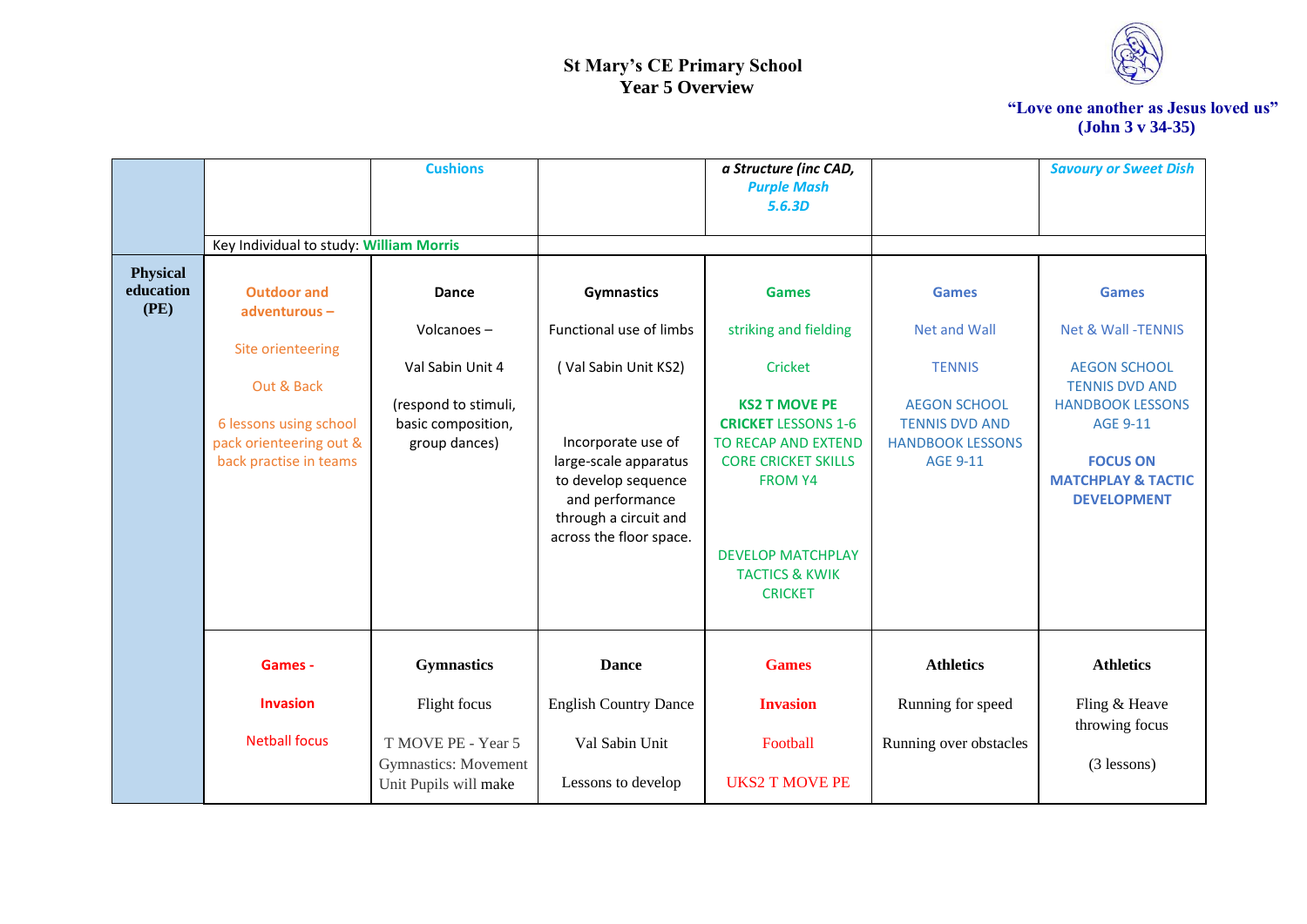

|                                                          | <b>T MOVE PE Y5</b><br><b>INVASION GAMES</b>                                                                                                                                                                                                                     | complex or extended<br>sequences & perform<br>consistently to different<br>audiences. | traditional English<br><b>Country Dance Style</b><br>see resource in drive                                                                                                                                             | <b>FOOTBALL SKILLS</b><br><b>LESSONS 1-6</b><br><b>DEVELOPING KEY</b><br><b>SKILLS</b> | <b>Elevating Athletics</b><br>3 lessons of each to<br>develop<br>skills(Incorporate relay<br>races)                                                                                                                                              | <b>Elevating Athletics</b><br>Unit lessons<br>Sports Day Prep (3<br>lessons)                                                              |
|----------------------------------------------------------|------------------------------------------------------------------------------------------------------------------------------------------------------------------------------------------------------------------------------------------------------------------|---------------------------------------------------------------------------------------|------------------------------------------------------------------------------------------------------------------------------------------------------------------------------------------------------------------------|----------------------------------------------------------------------------------------|--------------------------------------------------------------------------------------------------------------------------------------------------------------------------------------------------------------------------------------------------|-------------------------------------------------------------------------------------------------------------------------------------------|
| <b>Languages</b><br>(Spanish)                            | A bordo!<br>(All aboard)                                                                                                                                                                                                                                         |                                                                                       | La paga<br>(Pocket money)                                                                                                                                                                                              |                                                                                        | Cuéntame un cuento!<br>(Tell me a story!)                                                                                                                                                                                                        |                                                                                                                                           |
| <b>RSHE</b><br>(inc British<br><b>Values and</b><br>RSE) | <b>Family and people who</b><br>care for us<br>(R1.5)<br><b>Being Safe</b><br>(R5.7, R5.8)                                                                                                                                                                       | <b>Caring friendships</b><br>(R2.5)<br>Respectful<br>relationships<br>(R3.6)          | <b>Online Relationships</b><br>(R4.2, R4.3)<br><b>Internet Safety and</b><br>harms<br>(H7.3, H7.5)                                                                                                                     | <b>Mental wellbeing</b><br>(H6.8, H6.9)<br><b>Basic first aid</b><br>(H12.2)           | <b>Health and prevention</b><br>(H11.3, H11.4)<br>Drugs, alcohol and<br>tobacco<br>(H10.1)                                                                                                                                                       | <b>Physical health and</b><br>fitness<br>(H8.2, H8.4)<br><b>Healthy eating</b><br>(H9.3)<br><b>Changing adolescent</b><br>body<br>(H13.1) |
| <b>British</b><br>Values                                 | <b>Democracy: Election of School Council, Visit to</b><br><b>Oldham Chambers</b><br><b>Respect Similarities and differences (family,</b><br>culture, ethnicity, racial./religious diversity, age,<br>sex, gender identity, sexual orientation and<br>disability) |                                                                                       | Individual Liberty: choices we make to stay safe,<br>taking risks and challenge themselves to be the<br>best that they can be.<br>Rule of Law: (History Link - Crime and<br>punishment from Anglo Saxon - present day) |                                                                                        | <b>Tolerance of Different Faiths and beliefs:</b><br>Sikhism - rules, sacred books. How important<br>are holy books in other faiths? sacred places<br><b>Sikh Gurdwara Visit &amp; Festivals.</b><br>pilgrimage - The Golden Temple in Amritsar. |                                                                                                                                           |